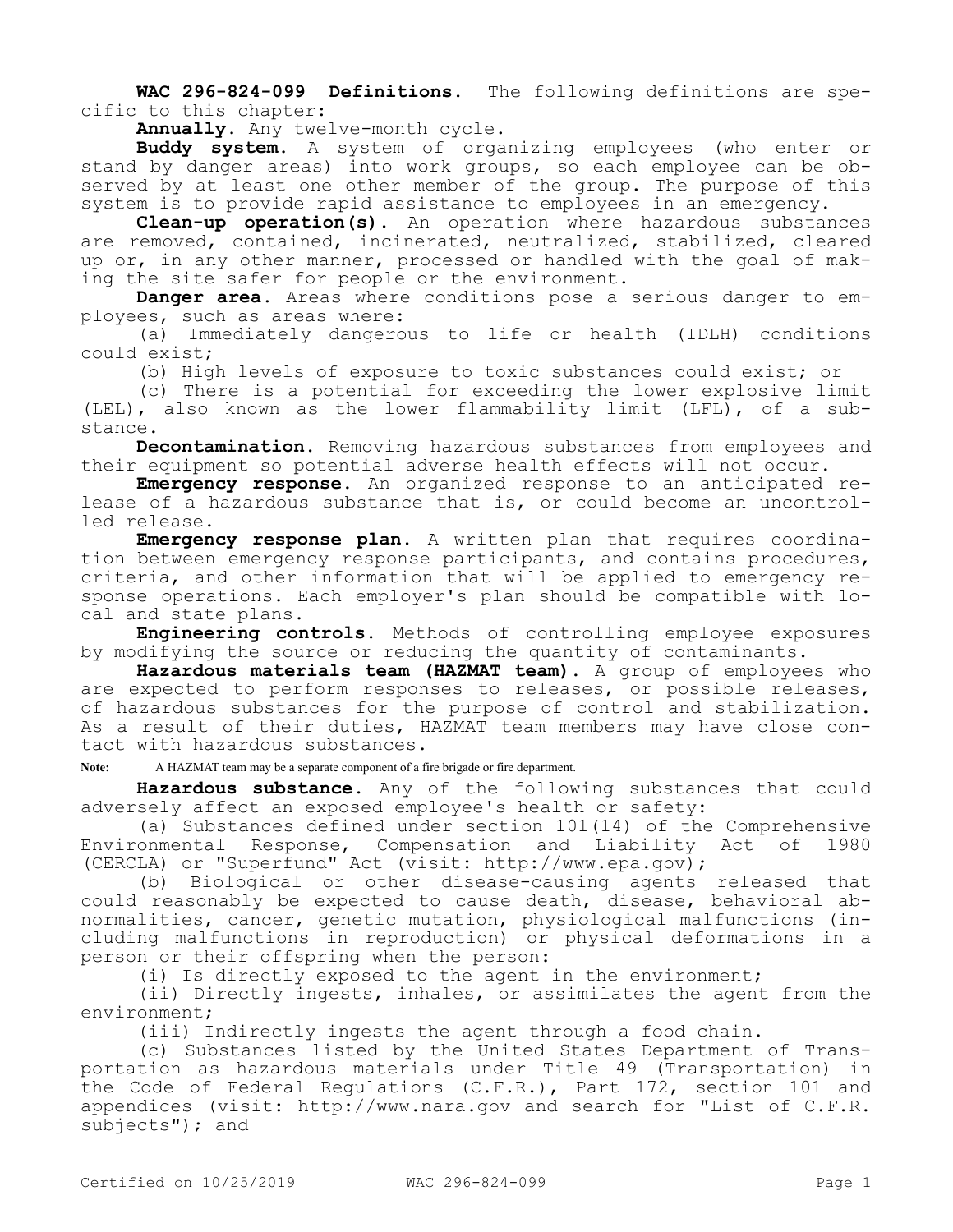(d) Hazardous wastes as defined in this chapter.

**Hazardous waste.** A substance designated by chapter 173-303 WAC, Dangerous waste regulations, department of ecology, as a dangerous waste or an extremely hazardous waste and any waste fitting the definition of "health hazard" in this chapter.

**Note:** For department of ecology regulations, visit: http://www.ecy.wa.gov.

**Health hazard.** A chemical that is classified as posing one of the following hazardous effects: Acute toxicity (any route of exposure); skin corrosion or irritation; serious eye damage or eye irritation; respiratory or skin sensitization; germ cell mutagenicity; carcinogenity; reproductive toxicity; specific target organ toxicity (single or repeated exposure); aspiration hazard. The criteria for determining whether a chemical is classified as a health hazard are detailed in Appendix A of the Hazard Communication Standard WAC 296-901-140 and 296-901-14006 (definition of "simple asphyxiant").

**Immediately dangerous to life or health (IDLH).** Any atmospheric condition that would:

(a) Cause an immediate threat to life;

(b) Cause permanent or delayed adverse health effects;

(c) Interfere with an employee's ability to escape.

**Incident command system (ICS).** An organized approach to control and manage operations at an emergency response incident.

**Incidental release.** A release that can be safely controlled at the time of the release and does not have the potential to become an uncontrolled release.

Note: Example of a situation that results in an incidental release: A tanker truck is receiving a load of hazardous liquid when a leak occurs. The driver knows the only hazard from the liquid is minor skin irritation. The employer has trained the driver on procedures and provided equipment to use for a release of this quantity. The driver puts on skin protection and stops the leak. A spill kit is used to contain, absorb, and pick up the spilled material for disposal.

**Limited action.** Action necessary to:

(a) Secure an operation during emergency responses; or

(b) Prevent an incident from increasing in severity.

Examples include shutting down processes and closing emergency valves.

**Lines of authority.** A preestablished ranking of individuals, qualified to assume a commanding role during an emergency response, noted in an emergency response plan and implemented during a response. This is most important when responders from multiple employers could participate in an emergency response.

**Lower explosive limit (LEL).** See lower flammable limit (LFL).

**Lower flammable limit (LFL).** The lowest concentration of a material that will propagate a flame. The LFL is usually expressed as a percent (by volume) of the material in air (or other oxidant).

**Must.** Must means mandatory.

**Permissible exposure limit (PEL).** The established time-weightedaverage (TWA) concentration or ceiling concentration of a contaminant that must not be exceeded. The exposure, inhalation, or dermal permissible limit specified in chapter 296-841 WAC, Airborne contaminants.

**Personal protective equipment (PPE).** Protective items designed to be worn by the user to protect them against airborne, skin contact and other hazards. This includes items such as respiratory protection, protective suits, gloves, eye protection, etc.

Postemergency response. The stage of the emergency response where the immediate threat from the release has been stabilized or eliminated, and cleanup of the site has started.